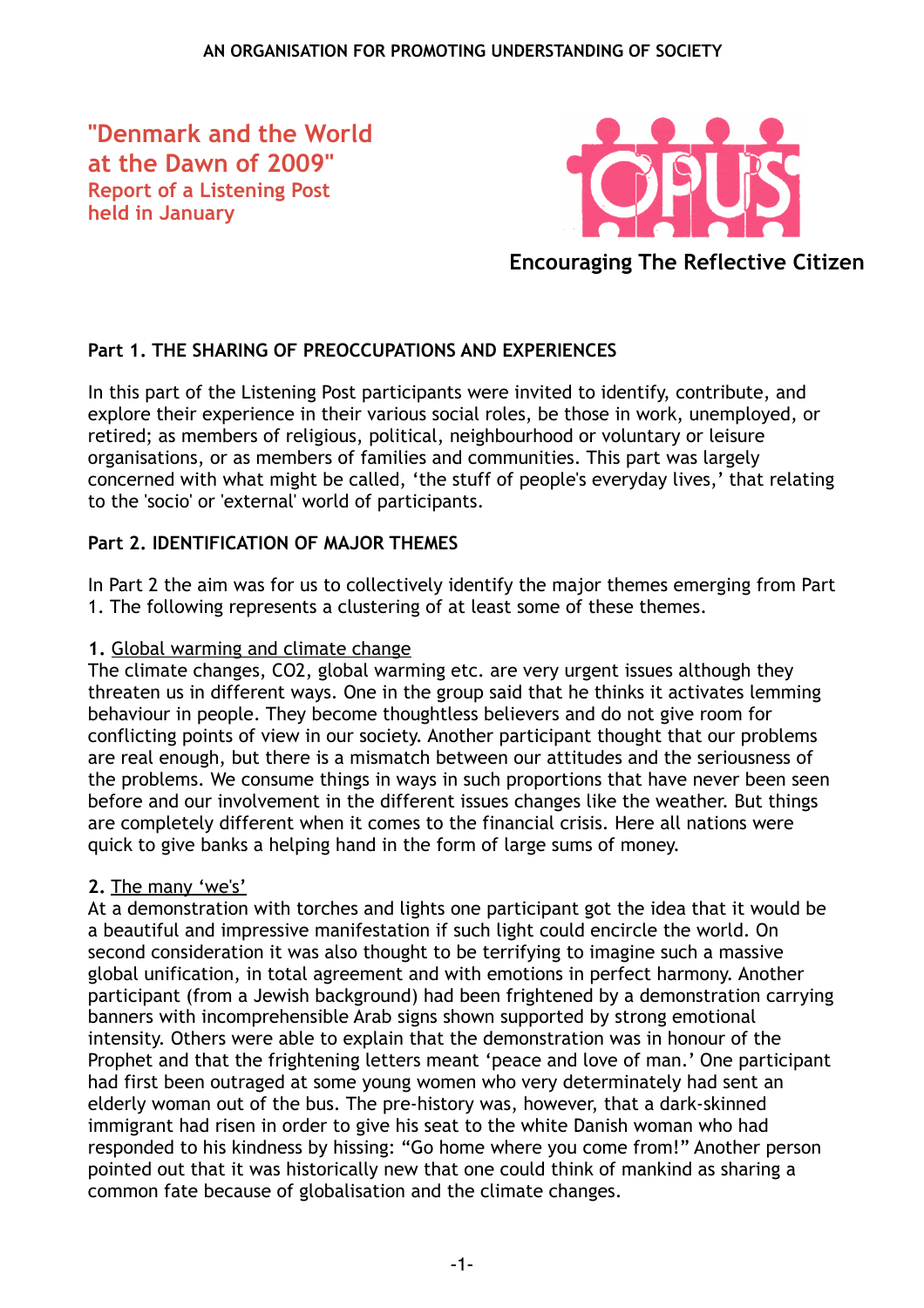## **3.** Control and Control

One participant remarked that when he was a young craftsman, his fellow craftsmen had internalized a pride in good craftsmanship and thereby also an inner sense of quality. Today this sense of quality has been eroded.

Several people complained that there was more and more control from the state. A politician explained that control systems were necessary when hierarchies are being torn down. Still, a person said that he had counted 9 steps in the hierarchy at a normal hospital. But no one controlled the speculators who are more or less guilty of the financial crisis. The speculators could, however, also be seen as representatives of general greed incarnated in a popular movement. We have all to some extent been participating in bloating the economy — via pension funds, new groups of stock investors and our general cravings for new kitchens, bathrooms etc. Now feelings of guilt come to the surface and with it the wish for forsaking material goods in favour of fellowship and human warmth. But video cameras will soon be put up in the centre of the city, and people were both for and against them.

#### **4.** The Incarnation of Hope

One person commented on the American presidential election. There has been an unprecedented global interest in the election of Obama. It was noted that it seemed as if only Poland and Macedonia had not invested a global hope in the president who then has become the incarnation of world hope. It was good and promising that an almost worldwide symbol of hope and humanity had appeared, but once this hope was formulated, there came an anxiety that such a vulnerable hope could easily be the target of an assassination. There was a wish that Obama would do something to be less idealized.

## **Part 3. ANALYSIS AND HYPOTHESIS FORMATION**

In this part of the Listening Post the members were working with the information resulting from Parts One and Two, with a view to collectively identifying the underlying dynamics both conscious and unconscious that may be predominant at the time; and developing hypotheses as to why they might be occurring at that moment. Here the members were working more with what might be called their 'psycho' or 'internal' world. Their collective ideas and ways of thinking that both determine how they perceive the external realities and shape their actions towards them.

## *Hypothesis 1: Displaced control*

There seem to be many signs of the displacement of control. Things and threats one would wish to control (e.g. climate changes, financial markets, civil wars, terror, love, weight) are not really possible to control. Instead what is possible to control is controlled: disability pensioners, immigrants, the unemployed, working processes etc. In organisations it is becoming more and more difficult to solve the problems connected with the various tasks, and control systems and quality measurements displace the focus from the meaning of work to rather meaningless details.

## *Hypothesis 2: Hope of salvation — and anxiety*

There is a hope for unity, humanity and fellowship on a global scale, but also fear of suppression, totalitarianism and standardisation. The feeling is that polymorphous tendencies and the ideal of multiplicity are more peaceful than perfect harmony, and